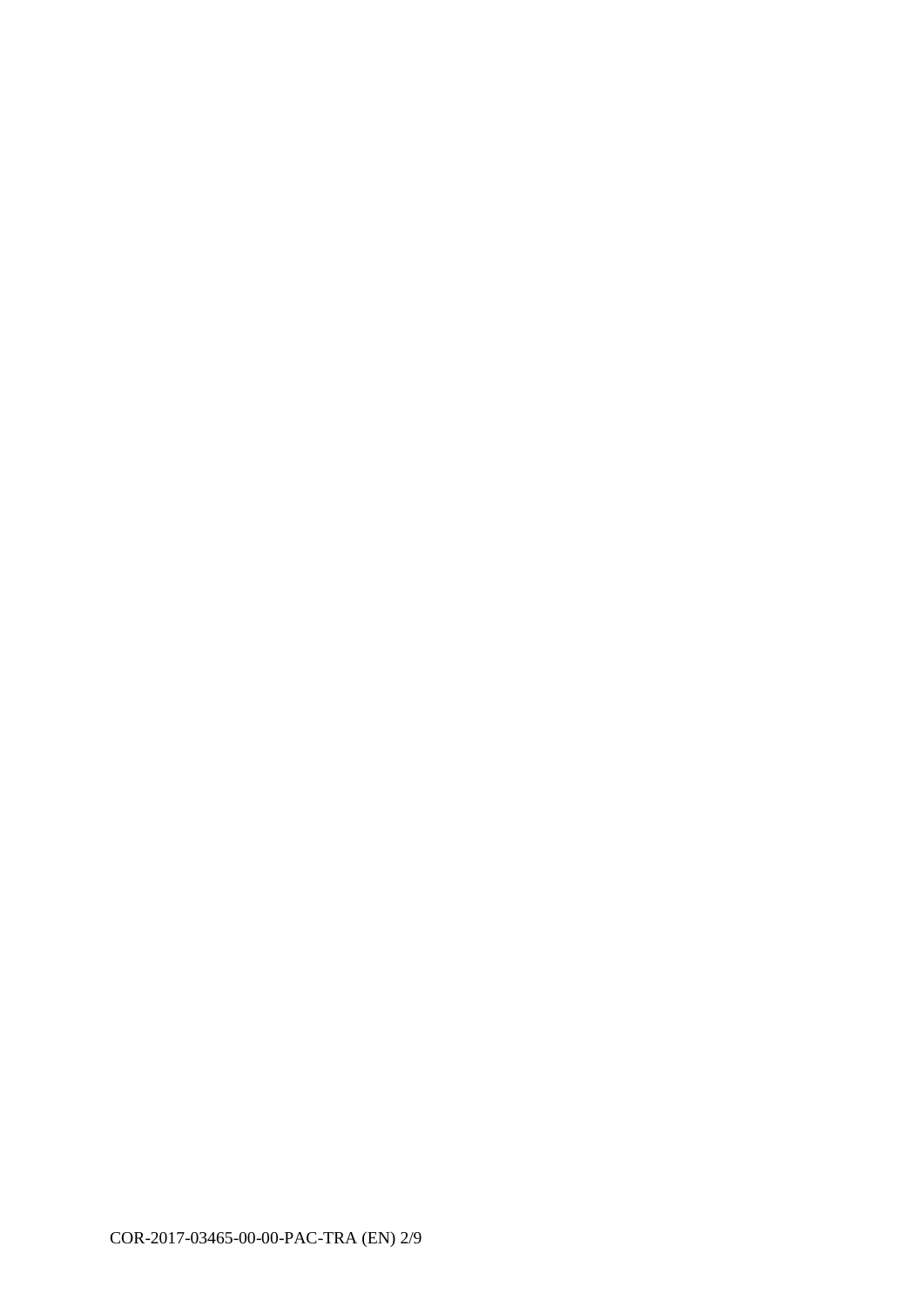## **Draft opinion of the European Committee of the Regions – Revitalisation of rural areas through Smart Villages**

### **I. POLICY RECOMMENDATIONS**

#### THE EUROPEAN COMMITTEE OF THE REGIONS

- 1. Welcomes the European Commission's initiative on EU Action for Smart Villages as providing a recognition of the need for targeted actions to support the revival of rural areas as sustainable places in which to live and work; notes that enhancing rural prosperity and the viability of rural areas are among the most urgent tasks, since a more balanced territorial development can be the basis for achieving greater socio-economic and environmental sustainability;
- 2. Notes that the European Commission's paper and the involvement of the Commissioners for Agriculture and Rural Development, Regional Policy and Mobility and Transport provide a firm basis to ensure that a coordinated and cross sectoral approach is adopted in developing this initiative;
- 3. However, regrets the lack of ambition outlined in the paper, which represents a compilation of pre-existing initiatives. Calls for greater ambition and the development of a targeted and forward-looking policy on Smart Villages with a view to the post 2020 period, which builds on the need to consolidate the full range of place based EU "smart instruments";
- 4. Emphasises that the preparatory work must be undertaken now if a sustainable and effective programme for Smart Villages is to be in place for the next funding period, including a consideration of better coordination and synergies between the relevant EU policy and funding streams by way of developing an integrated policy and support instrument for Smart Villages;
- 5. Draws attention to the importance of close coordination at all levels of governance, with due respect for the principle of subsidiarity in order to define "bottom up" and "place based" solutions. Highlights the pivotal role of local and regional governments in implementing the policy framework;
- 6. Proposes expanding the notion of Smart Villages to that of Smart Rural Areas and incorporating the initiative into the European Rural Agenda, so as to also encourage and develop synergies between neighbouring small villages within Smart Rural Areas;
- 7. In this context supports the importance of the Cork 2.0 declaration in providing a framework for the strengthening of Rural and Agricultural policy and strongly supports the ten policy orientations identified, including the recognition of the need for particular attention to be given to overcoming the digital divide<sup>1</sup>;

-

<sup>1</sup> [Cork 2.0 Declaration 2016, Point 3.](https://ec.europa.eu/agriculture/events/rural-development-2016_en)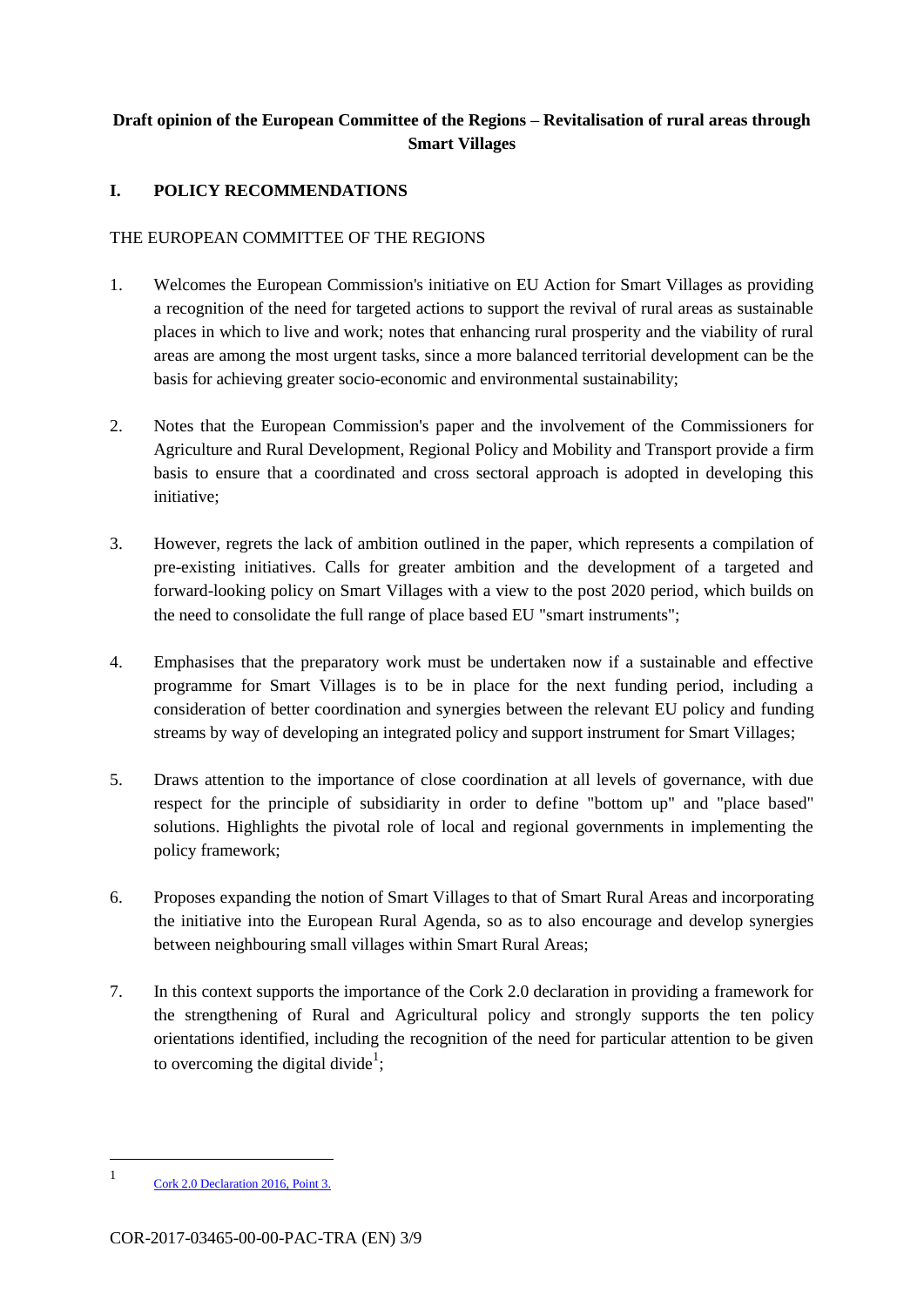- 8. Emphasises that the revival of rural areas must serve to address the long-term challenge of depopulation via actions to encourage and support sustainability, generation renewal, and the ability of rural areas to attract newcomers;
- 9. Calls on the Commission to consider simple measures, which are easy to replicate and accessible even to very small villages; such villages often lack the structure required to enable smart measures to be rolled out easily;
- 10. Suggests that particular attention be given to the challenges faced by peripheral rural regions that, in addition to broadband infrastructure, face critical challenges relating to transport and energy connectivity, therefore the lack of access to the most important public services. Considers that the concept of "Rural Proofing"2 should be incorporated as part of the Smart Rural Areas initiative with a view to applying this approach to the development of broader policy initiatives with implications for rural areas;
- 11. Underlines that peripheral border regions face increasing difficulties and the need for strengthening cross-border cooperation opportunities and programmes to tackle these challenges;

### *Reducing the Digital Divide*

- 12. Stresses that offering digital services and the ability to function properly in a globalised economy requires rapid and reliable broadband connections. ICT infrastructure is therefore proving to be a determining factor in the development potential of regions in the Union.
- 13. Therefore reiterates the view that efforts should be made to guarantee the same high speed telecommunications network capacity across the whole EU, as an indispensable pre-condition for the competitiveness and economic growth of rural areas and in accordance with the objectives set out in the 2020 Digital Agenda for Europe<sup>3</sup>;
- 14. Regrets that progress remains unsatisfactory and uneven, with disparities continuing, particularly between urban and rural regions. The scale of the challenge is seen in the fact that in 2012 9.1 million EU households were not yet covered by fixed broadband networks, 90% of them in rural areas $4$ .
- 15. Notes that, at EU level, the aim is to have a connection faster than 30MB/s working throughout Europe by 2020, including in more rural and isolated areas. However this is just an EU average with huge variation across countries and local areas, particularly in rural and the most remote areas where it is not infrequent, even in economically prosperous Member States to have speeds of 10MB/s. This is the usual standard for a typical household to be able to benefit from the most

-

<sup>2</sup> Rural proofing: making sure that the needs and interests of rural people, communities and businesses are properly considered when developing and implementing all policies and programmes. For central government, rural proofing means assessing policy options to be sure get the fairest solutions for rural areas are realised.

<sup>3</sup> Opinion of the European Committee of the Regions on Innovation and modernisation of the rural economy, OJ C 120, 5.4.2016, p. [10-15.](http://eur-lex.europa.eu/legal-content/EN/TXT/?qid=1503995270075&uri=CELEX:52015IR2799)

<sup>4</sup> [6th Report on Economic, Social and Territorial Cohesion. July 2014.](http://ec.europa.eu/regional_policy/en/information/publications/reports/2014/6th-report-on-economic-social-and-territorial-cohesion)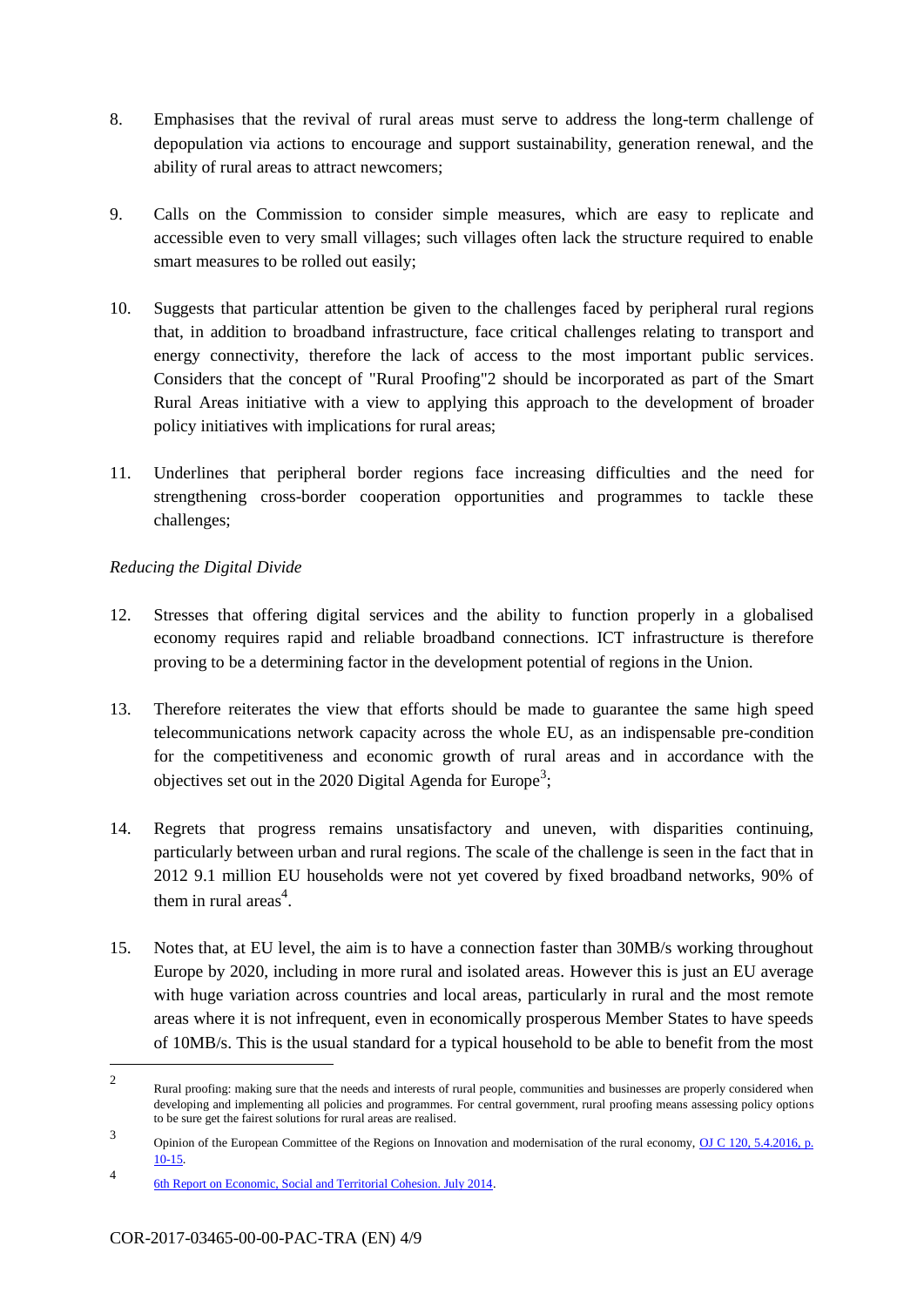popular online services. Lack of sufficient broadband is in this day and age a serious challenge to Territorial Cohesion. Calls on the European Commission to step up efforts to develop highspeed internet in rural areas via accessible funding models which do not restrict the access of certain Member States to funding for investment in broadband networks and supporting access to funding for investment in broadband networks for small scale projects; also requests that loans be used specifically to develop broadband in rural areas and not for other measures;

- 16. In seeking to deliver on the promise of the Smart Villages initiative, strongly recommends recognising internet access as a service of public interest at EU and, if appropriate national level, setting minimum tolerable standards for broadband that in addition to ensuring reliable access to internet can also prevent future changes in service provision (including the switching off the copper phone lines and introduction of the 4G successor), and there is provision of emergency service, particularly for digitally remote communities as is already the case in Switzerland and Finland, where access is guaranteed down to the last mile. At very least this should be an ex-ante conditionality linked to any funding provided for Smart Villages;
- 17. Points out the importance of developing the technology associated with Smart Villages initiatives, making use of open standards. This will encourage cooperation between administrations and businesses, as well as the reuse of the solutions developed, and will promote interoperability between them;
- 18. Supports the provision of training for different population age brackets on how to use digital technologies and adapting the teaching to the target audience, in view of the digitalisation of certain public services at local level or other levels (document orders, tax declarations, electronic bills, traceability, CAP, etc.); also insists upon the right to digital literacy, which makes it possible to guarantee all citizens access to training on performing basic tasks in the new digital environment, and for this training to receive funding from the European Structural and Investment Funds;
- 19. Considers that rural broadband extension and the challenge of last mile delivery are directly linked to market dominance and legacy providers. This issue will not be resolved until the regulatory framework incentivises the entry of alternative operators to deploy Next Generation Access (NGA) and encourages the development of community-led innovation;
- 20. Considers that farmers and the farming sector in general should be a priority group for digital training, with a view to facilitating the uptake and development of e-farming tools and methods;
- 21. Recommends increasing funding for training and for raising awareness of the different possibilities that the digital economy currently offers rural businesses, such as access to new markets, the development of new products and customer loyalty, among other things;
- 22. Recognises the various "digital hub" initiatives currently active in various Member States where, although high speed broadband is not present in each rural dwelling, it is nevertheless made available in dedicated centres<sup>5</sup>.

1

<sup>5</sup> For example the **Ludgate Hub** (IE), [The Hive](http://www.the-hive.ie/) in Leitrim (IE).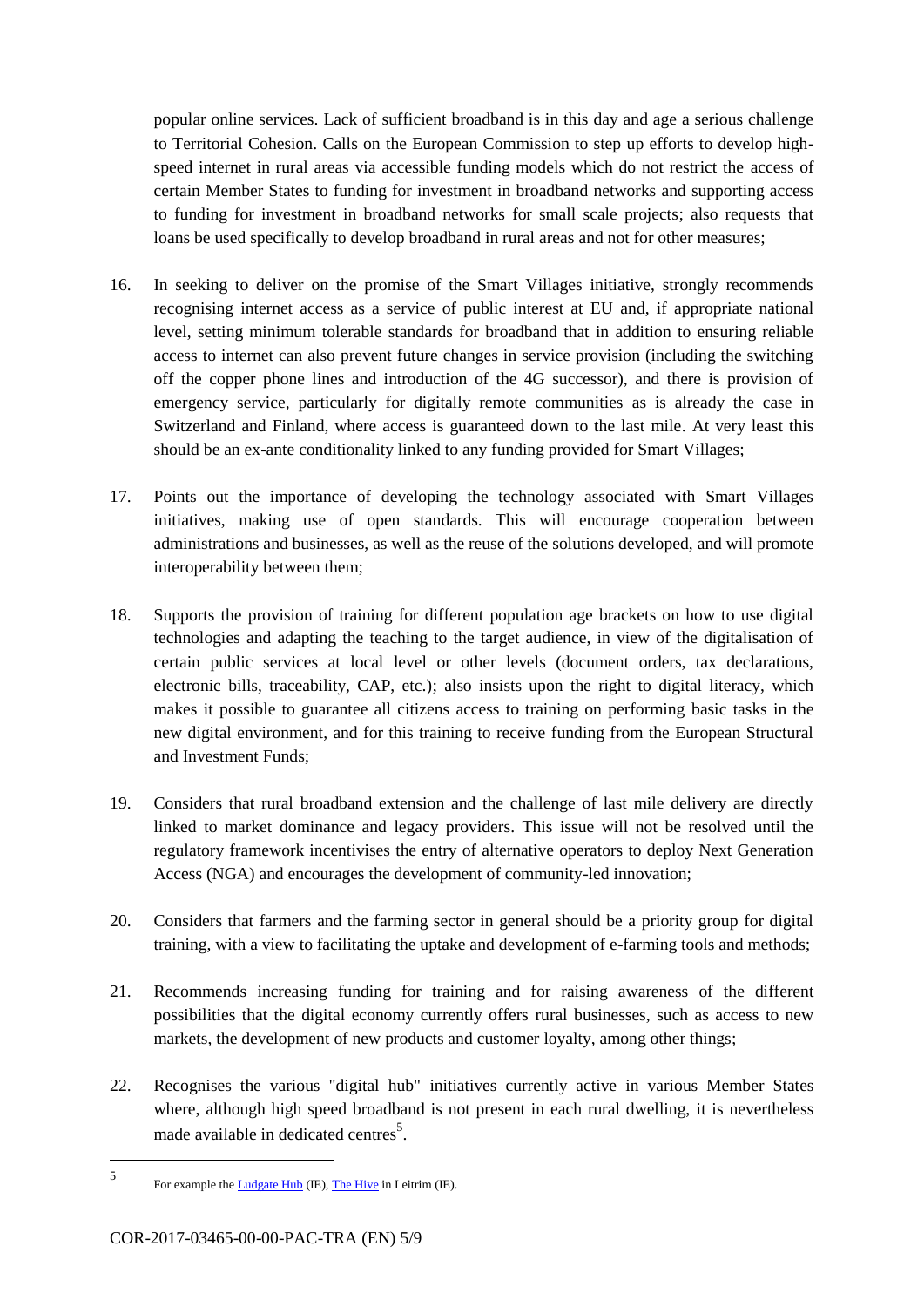- 23. Recognises these hubs' additional benefits beyond simply addressing the digital divide, in terms of place making, revitalising village centres, providing jobs, and training opportunities to rural dwellers;
- 24. Recognises that these hubs can act as potential anchors for other e-services, such as e-health (e.g. online consultations), e-lawyering (i.e. legal advice), e-governance (e.g. online voting, tax returns, benefit claims), e-commerce (e.g. online banking, sales etc.);

#### *Smart Cities and Smart Rural Areas*

- 25. Believes that in common with the Smart City model, a Smart Rural Areas initiative should take a broad approach to development and innovation to include the following six dimensions:
	- (a) a smart, innovative, entrepreneurial and productive economy;
	- (b) improved mobility, with accessible, modern and sustainable transport networks;
	- (c) an environmental and sustainable energy vision;
	- (d) qualified and engaged citizens;
	- (e) quality of life in terms of culture, health, safety and education;
	- (f) an efficient, transparent and ambitious administration;
- 26. Welcomes the new Wifi4EU scheme to improve internet connectivity in local communities, but notes that projects will be selected on a first-come, first-served but geographically balanced basis. In the selection of projects, attention should be given to the additional barriers faced by smaller rural authorities with less resources than cities;
- 27. Stresses that the concepts of Smart City and Smart Villages/Smart Rural Areas should not be set against each other, but rather should be seen as mutually complementary with both supporting and reinforcing the success of each other. In terms of strategy, an area does not end at its administrative borders, but interacts with neighbouring entities, rural or urban, and plans its development in harmony with its environment. Thought must be given to setting up positive interrelations between rural and urban populations and not only to making rural areas service providers for urban areas;
- 28. Acknowledges, however, that it is important to recognise the different characteristics of each model. Notably that the Smart City model can draw on many actors to promote and drive initiatives, while this is not the case in rural areas where resources, both in terms of people and administrative capacity, are generally more limited. These differences should be reflected in the design of a future policy framework and funding opportunities;
- 29. Notes that the Commission's Directorate-General for Energy launched a European Innovation Partnership (EIP) on Smart Cities and Communities which is designed to promote and bolster the experiences of smart areas in the EU. Regrets that rural areas have not been included as a priority under this work to date;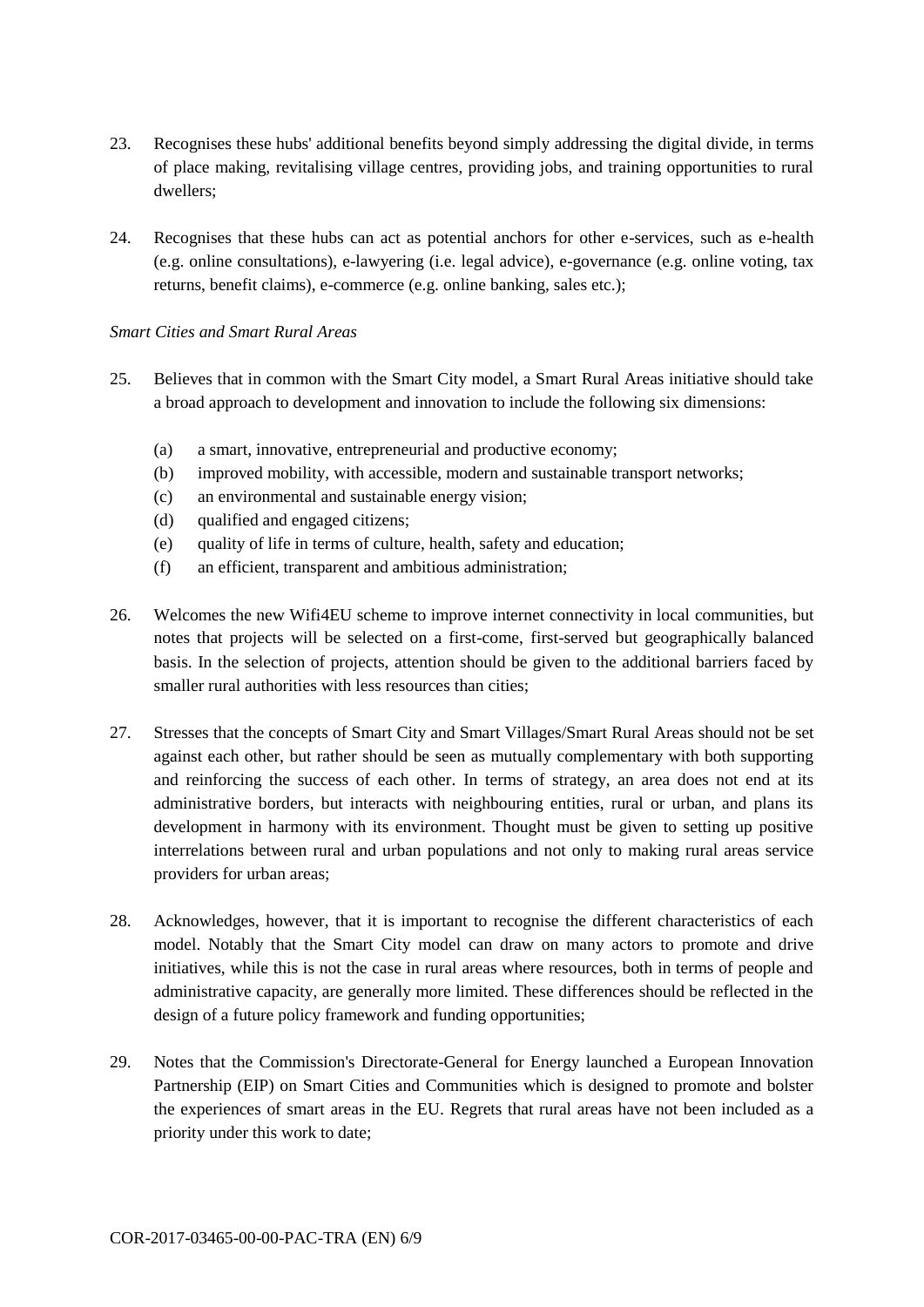#### *Mobility and Energy*

- 30. Considers that, in developing the Smart Villages/Areas initiative, sustainable transport connectivity and networks are as critical as improved digital connectivity, given the particular challenges which rural areas face in terms of dispersed population and higher costs. Notes that the European Commission's own paper on Smart Villages makes reference to the Connecting Europe Facility (CEF) programme as an area of EU support for Smart Villages and calls for greater detail on how this funding might be utilised to support rural connectivity, particularly for the most peripheral rural regions;
- 31. Is reminded of the economic, social and environmental opportunities of localising energy (both electricity and heat) production, and the synergies this could have with rural/regional development and CAP (through pillar 2). Examples include the role of wind, solar, biomass and biogas for electricity production, the role of biomass (e.g. wood) and/or biogas for local heating. Stresses the importance of giving local and regional authorities the power to initiate and manage targeted environmental measures and allow them to introduce territorial contracts, signed jointly with rural providers of sources of locally generated fuel/electricity<sup>6</sup>;

### *Support for bottom up approaches*

- 32. Acknowledges the successes produced by bottom-up approaches to local development such as LEADER, and more recently Community Led Local Development (CLLD);
- 33. Believes, however, that there can be an over reliance on such approaches, and that there is a role for other actors (e.g. innovation brokers) to catalyse the potential of rural areas. The innovation broker acts to identify strengths and opportunities within the village/rural area and bring the relevant institutions (third level, local authorities, funding sources etc.) together to coordinate existing and future activities and potential funding sources. They must engage and inform the community and get "buy in" from the community to develop the vision, take ownership and share the benefits;
- 34. Considers that such brokers can stimulate small businesses' product development and tackle market barriers and also encourage local consumption and short distribution chains for agrifood and local renewable energy products;
- 35. Considers local and regional authorities are ideally placed to perform this function, and in some cases already do in the form of development boards, enterprise offices, competitive tenders, etc.;
- 36. States that it is key that access to funding is made available for small-scale projects that are accessible at local authority level. This should also include support for innovative projects and initiatives which can be tailored to the particular needs of rural communities across the EU, including peripheral regions;

1

<sup>6</sup> Opinion of the European Committee of the Regions on Towards a sustainable EU food policy that creates jobs and growth in Europe's Regions and Cities[, OJ C 272, 17.8.2017, p 14-18.](http://eur-lex.europa.eu/legal-content/EN/TXT/HTML/?uri=CELEX:52016IR3170&qid=1503994083921&from=EN)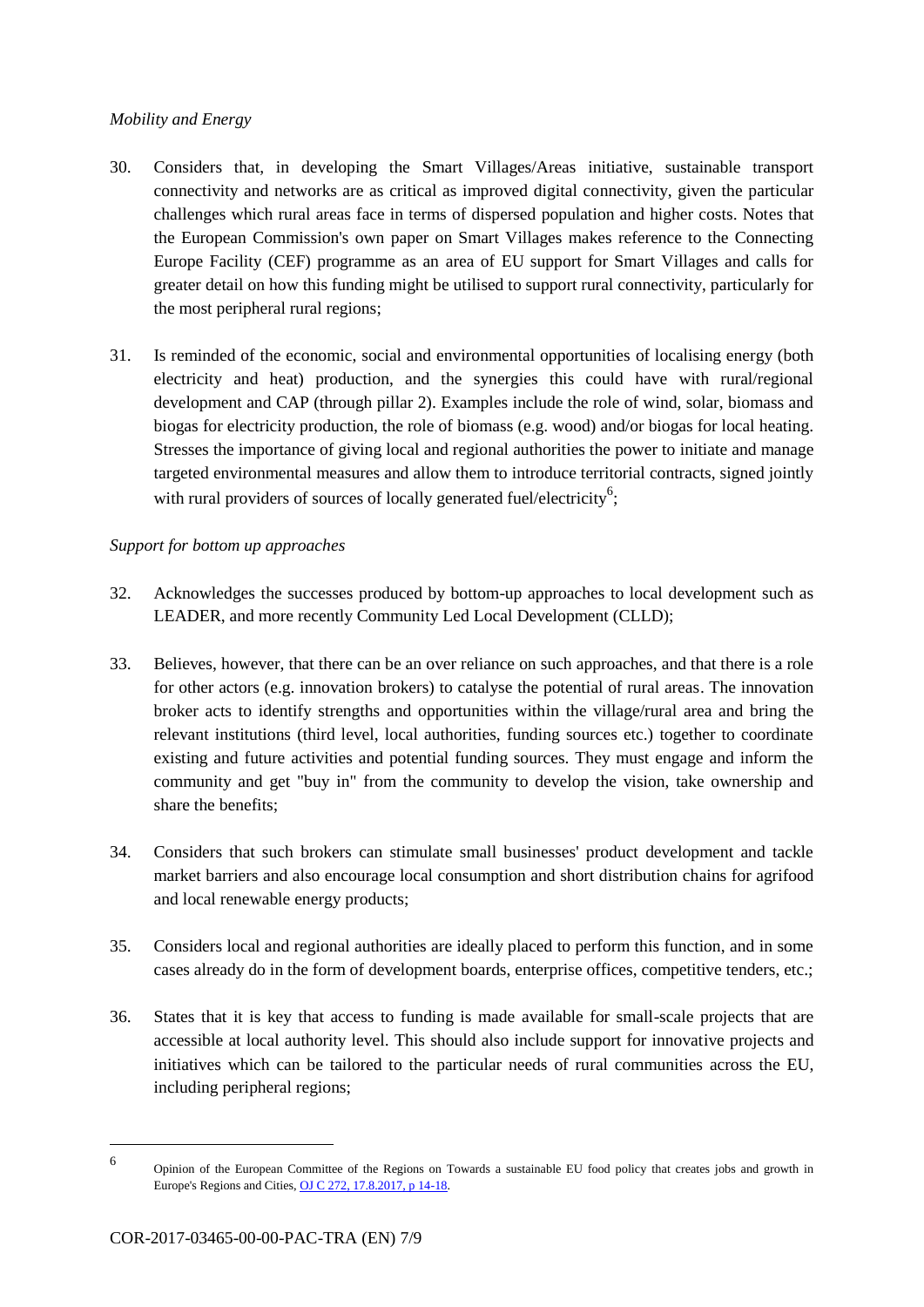- 37. Calls for simplification in the application for access to funding streams in the current rural development programme there is a significant lack of progression from EOI (expressions of Interest) to full applications due to difficulty in meeting application requirements. Stresses that there should be no time gap between the finish of this rural development programmes and the start of post 2020 RDP – in order to preserve momentum and trust;
- 38. Suggests that successful funding applications must encourage the creation and participation in networks, clusters and cooperation – which are usually required in smart rural areas to develop scale and learning;
- 39. Suggest smart areas should build upon their sociocultural heritage to develop and display a distinct sense of place with all infrastructures, particularly general services, necessary to operate a business, and attract relocation of urban businesses;
- 40. Acknowledges that a further challenge for the local and regional authorities is to stay informed of the funding possibilities and to have access to them. This will require an active role to be played by the relevant DGs within the European Commission and managing authorities for relevant EU funding streams at the national and regional level. The CoR can also play an important role in sharing information, supporting networks and providing examples of best practice, including via the work of the CoR-European Commission Broadband Platform;
- 41. Suggests that more effective communication of the opportunities available at EU level could be aided by the establishment by the European Commission of an annual award to recognise the achievements of the most successful Smart Village/Area in the EU. Existing networks such as the Enterprise Europe Network (EEN) and their local delivery partners in Member States could also be utilised to provide updated information on a range of subjects relevant for entrepreneurs in villages and rural areas;
- 42. Emphasises the facilitative role that local and regional authorities can have by integrating a "Smart Approach" in planning and regional spatial strategies. Such strategies include assessment of regional resources and capacities, identification of sites for colocation of services and facilitative economic policies.

Brussels,